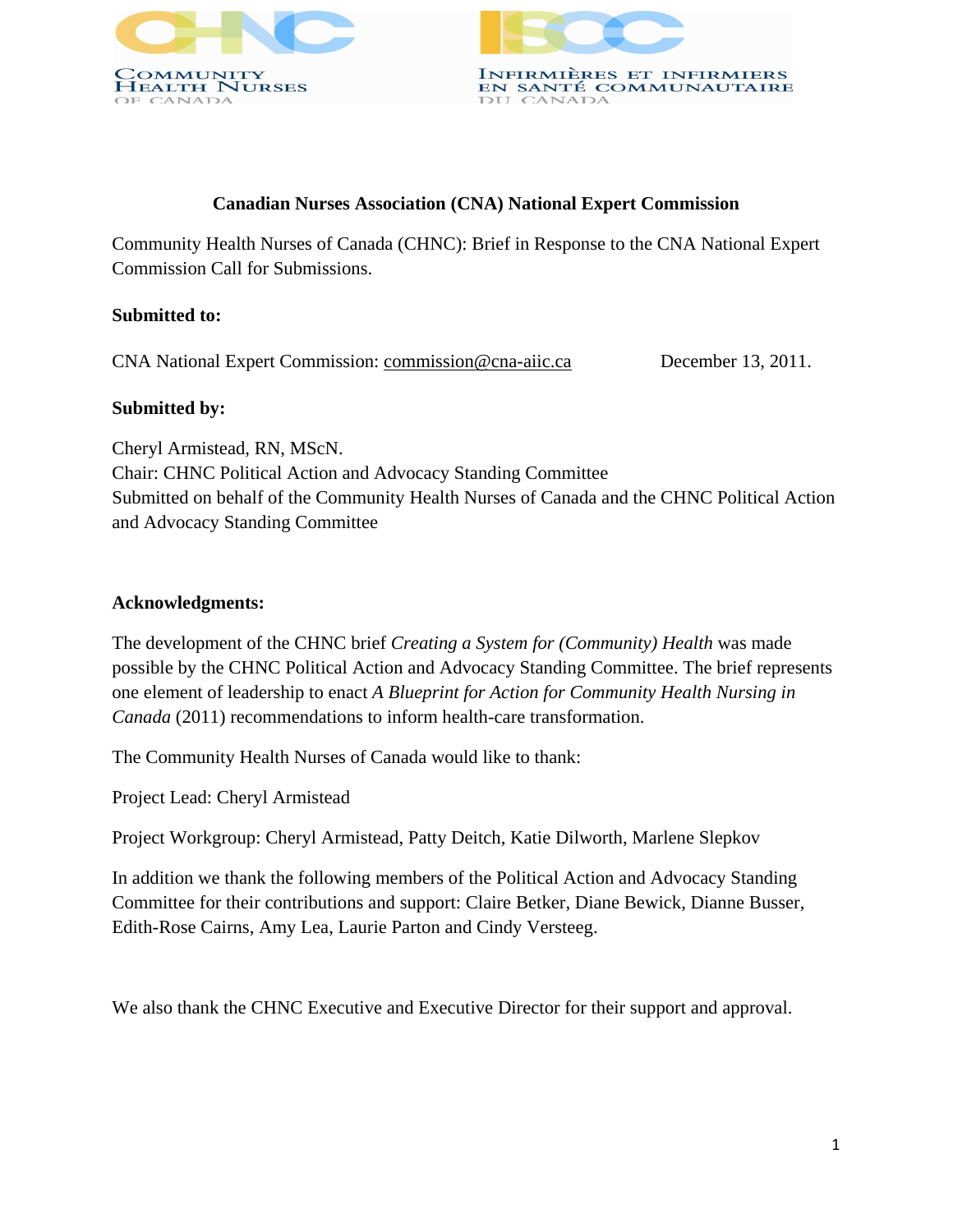



# **The Community Health Nurses of Canada (CHNC) Brief**

# **Creating a System for (Community) Health**

# **If we are serious about improving the health of all Canadians we must shift our voice and share power and responsibility differently.**

**Aboriginal Peoples and Communities:** Health Care reform conventionally does not simultaneously include the health and health care of Canadian Aboriginal peoples; they are often addressed separately as a 'vulnerable' population subject to unique legislation and governance. This approach permits us to continue to overlook their spectrum of experience - including capacities and unique knowledge - but more importantly some situations of abject circumstances that should not be a part of any Canadian landscape.

**The Impact of Expertise**: The present Health Care System (HCS) reflects 'expert' driven solutions, decision-making and resource allocation. Yet there is consensus opinion that the current HCS is unwieldy and inefficient. Predicted demographic and epidemiological trends that include an aging population and ever increasing mental and chronic illnesses require better understanding of the drivers of health care costs (CIHI, 2011). Conventional HCS reform typically includes repeating the same; by people who are 'experts' at reproducing the norm (Maioni, 2011; Denis, 2011). We need to acknowledge power and whose voice has most impact on HCS decision-making, while honestly appraising their qualifications to determine infrastructure and functioning of a HCS. Experts and governments tend to seek quick fixes for high visibility issues such as wait lists without careful attention to the upstream 'symptoms' that create burden of demand for certain health services (Maioni, 2011). This contributes to cycles of short term allocation of resources without long term benefit to the HCS or the recipients of care.

**Public Participation**: There is a critical lack of citizen voice at all levels beyond tokenism. This is contrary to the value that Canadian health care providers, organizations and governments place on the principles of Primary Health Care (PHC). The Canadian people are experts in the impact of policy on the conditions of their daily lives (CSDH, 2008). They have solutions to offer about the type and quality of services needed and the conditions to deliver care and to protect dignity.

**The Importance of Place**: Despite rhetoric that values PHC, Tertiary Care continues to be prioritized in terms of resource allocation, overlooking the important 'places' where care is most needed. Home Health services are essential to provide care to support Canadians' health, comfort, healing and dignity. Home Health care delivers increasingly complex services to Canadians experiencing acute and chronic illness and to families who require end of life support. Demographic and epidemiologic trends will exert greater pressure and need for Home Health services across Canada over time. Public Health programs and Community Health Nurses (CHN) contribute to essential health promotion in the places where Canadians live, work, learn, worship and play (CHNC, 2011).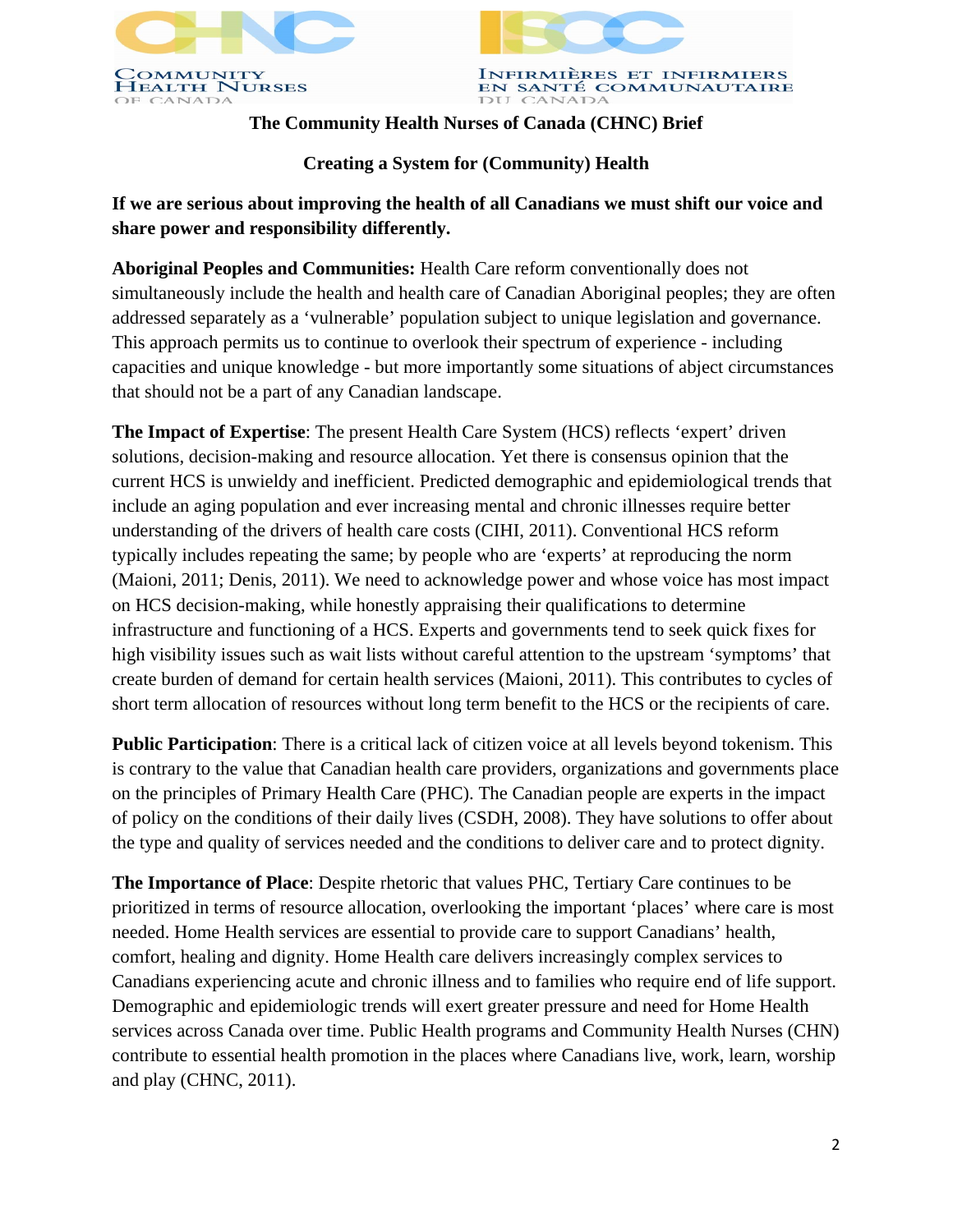



INFIRMIÈRES ET INFIRMIERS EN SANTÉ COMMUNAUTAIRE DU CANADA

**A Principled Approach**: The principles that support the current Canada Health Act are valued, but insufficient. The principles do not extend to the home. Canadians have inequitable access to the medications and technologies to support their chronic illness and prevent complication. Service demands erode the principles of the Canada Health Act resulting in increasing use of private health services (Steinbrook, 2006). Health professionals are drawn to private organizations, depleting the human resources needed to deliver equitable public services. Health care is becoming an asset for those who are able to pay. Governments have not established satisfactory accountability mechanisms to ensure equitable access to care for all Canadians.

**Parallel HCS**: We have created a parallel HCS through our reliance on community-based organizations to provide essential services to our most vulnerable populations (CPRN, 2009; Goldenberg, 2004). Some Canadians may not fit conventional norms of conduct or expression. Consequently they may experience inequitable access to institutional health services. The result over time is increased economic and human cost and failure of institutions and organizations to fulfill their original mandates.

**Health and Wellbeing**: Despite our concerns about the HCS we must not lose sight of the reality that OECD rankings reveal Canadian *health* outcomes remain enviable (cited in Denis, 2011); a reminder that health *services* have limited impact on life expectancy or quality of life. The most important determinants of health are the social and environmental factors that influence the conditions of daily life for all Canadians, including Aboriginal peoples. It is important that the HCS run effectively and efficiently, but we must ensure that emphasis on HCS benchmarks do not create increased inadvertent risk to the health, wellbeing and quality of life of all Canadians.

**Healthy Public Policy:** In 2005, Canada signed on to contribute as one of twelve country partners of the WHO Commission on Social Determinants of Health, committing this country to act on any recommendations forthcoming. This should mean "seeking to frame policies and programmes, across the whole of society, that influence the social determinants of health and improve health equity" (CSDH, 2008). Given current trends we can predict Canadians will experience increased disability and need for care-giving. This will require *flexible* Public Policy to support maximum citizen capacity and engagement for health service recipients and their caregivers (family and others). For example, Canadians with full or partial disability and their caregivers require access to social benefits that provide sufficient income support regardless of employment status so as to protect their quality of life, in addition to access to respite care.

**Economic Models:** Conventional approaches to economies of savings include reallocation of tasks to less expensive care providers and application of cost-benefit models to prioritize access to service and technologies. This approach may have short term budgetary benefit but is less reliable in supporting health and sustaining budgets over time (Drummond, 2011). Additionally, focus on Gross Domestic Product (GDP) in health and economic policy may obscure important factors that support Canadians' health and quality of life (CIW, 2001).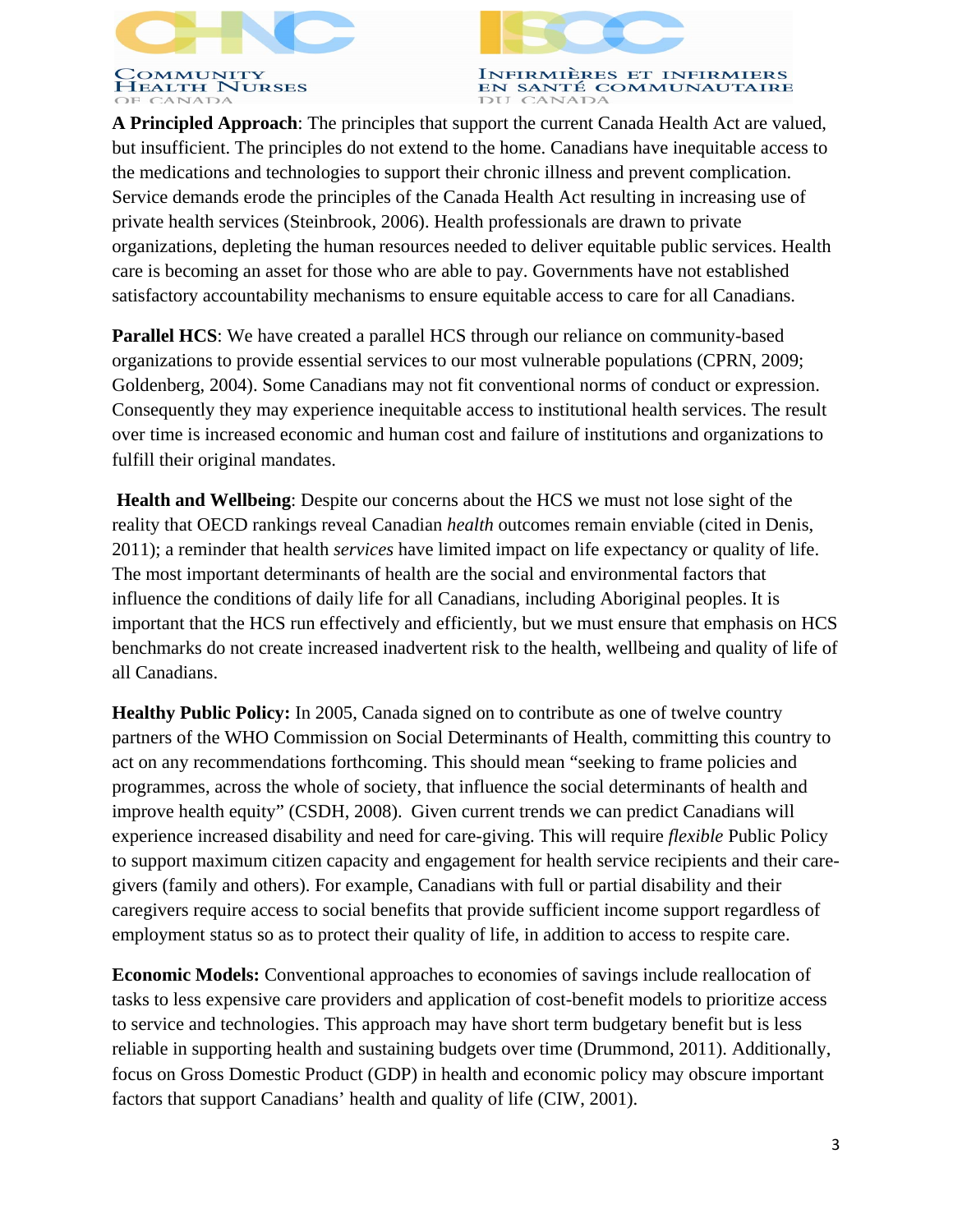



INFIRMIÈRES ET INFIRMIERS EN SANTÉ COMMUNAUTAIRE DU CANADA

**Access without Appropriateness**: Emerging literature reveals that expert response to 'priority' arenas for action in response to wait lists may simply create increased demand in competing domains (Maioni, 2011). More importantly in terms of human and economic cost is the reality that increased access to technology, including pharmaceuticals, may result in inadvertent harm to Canadians who submit to unwarranted and costly testing and intervention. This trend has been linked to a cost-benefit approach that does not fully calculate the risk of certain technologies and treatments (Deber, 2008).

**Health Human Resources**: Canadian's have long believed they should have access to a physician to protect their health; physician shortage issues make prime news and are a major source of concern. In contrast, the CHNs who are ideally situated to work with and for Canadian families; who can monitor and report on the impact of policy on the conditions of daily life; who can and do contribute to upstream health promotion remain largely invisible to Canadians and policy makers. Consequently there is a significant dearth of research and evidence to support the contribution CHNs make to the health and wellbeing of all Canadians, including vulnerable isolated and marginalized populations. CHNs are not able to exert their full contribution to Canadian society as they are not working to full scope of practice (CHNC, 2011).

**Professional Teams:** The accepted consensus is that integrated health teams are required to contribute to seamless care across the PHC continuum. Team work and service delivery require new competencies. Current economic models and the genuine desire to improve access within reasonable costs result in task shifting to low cost service providers; which may decrease long term health outcomes. Decisions need to be informed by evidence (CNA, 2005) and take into account the general community population profile (CIHI, 2001).

# **The CHNC Brief: Recommendations**

### **We must** *walk the talk* **via collective action to endorse the principles and values we espouse.**

**Status Quo is Unacceptable:** We must seek innovation and simple solutions while taking collective ownership of our capacity and responsibility to speak and act across all levels of the Health Care System (HCS). We need to stop accepting the difficulties navigating the HCS simply because 'that's the way it's done'. **We need to redefine 'expertise' to include the voices of all Canadians and a range of intersectoral partners.** 

**The 2014 Health Accord:** must prepare the terrain to expand the Canada Health Act (CHA) across the PHC continuum to include home, palliative and pharma-care for all Canadians. A renewed CHA must reflect full implementation of the Ottawa Charter for Health Promotion values and strategies. This will ensure upstream PHC health promotion and illness/injury prevention in balance with curative, restorative and maintenance services. The CHA must expand the definition of essential services to include those provided by CHNs. We must ensure accountability to Canadians by collectively determining pragmatic ways to support and enforce an improved, renewed CHA. We propose the addition of 'Appropriate' as a grounding principle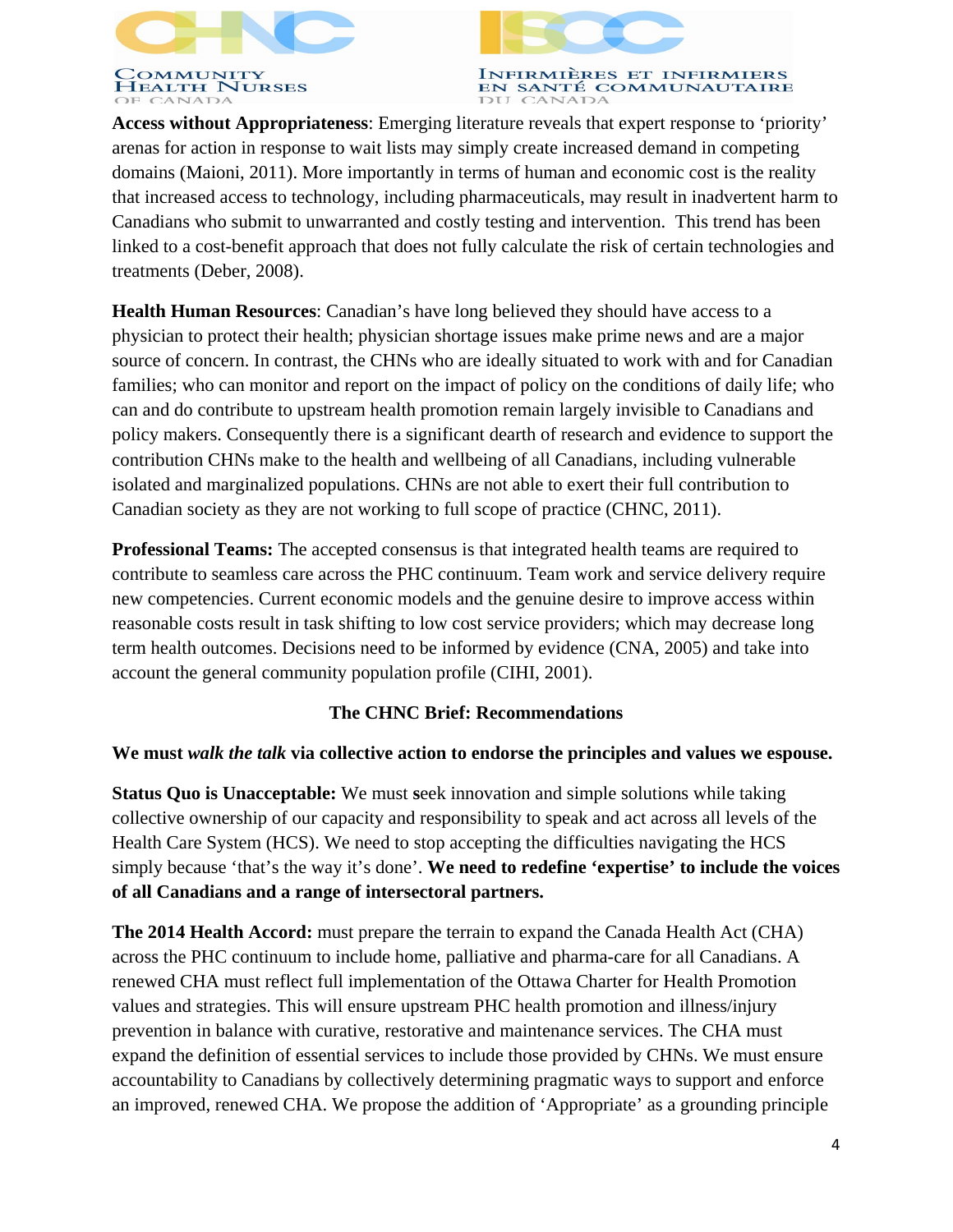



INFIRMIÈRES ET INFIRMIERS<br>EN SANTÉ COMMUNAUTAIRE DU CANADA

to support evidence informed care. This will serve to support the PHC principle of 'appropriate technology' within decisions about 'access' to care. Desired outcomes include improved value for and application of low tech physical health assessment skills and better use of expensive, potentially risk-inducing high technology.

## **Integrate the UN Declaration on the Rights of Indigenous Peoples into HCS renewal.**

CHNC recognizes solutions must involve all Canadians working in partnership to address the issues and strengths of our Aboriginal peoples. It will be important to build on the Canadian Government's endorsement of the UN Declaration on the Rights of Indigenous Peoples. We are more likely to improve integrated and reciprocal knowledge transfer if we address Aboriginal health simultaneously within the general Canadian HCS renewal context. While acknowledging the complexity of integration over time, we do encourage addressing built environments – including transportation and housing adapted for climate conditions - and education to improve access to equitable opportunity for health and culturally acceptable health services.

**Citizen Engagement and 'Voice'**: We must **listen** carefully to solutions generated within and beyond the conventional health sector. Most importantly, we must listen to the stories and solutions offered by the Canadian people; including Indigenous peoples who have unique experience, perspective and evidence to contribute. It is essential that all players in Health Accord and HCS renewal establish structures and processes to require that the 'voice' of Canadians contribute in meaningful and substantive ways to policy decisions and delivery of health care services.

**Intersectoral Collaboration**: Intersectoral approaches promote long term action and government accountability for public policy (Mendel, 2009). We need to partner with architects, engineers, economists, city planners etc… to create health care environments, processes and policies conducive to clientele and workers. We should investigate the feasibility of adapting successful workplace initiatives to the PHC context. One example is the *TCAB* initiatives that involve nurses in transformative care (O'Connor, 2011; Rutherford, Moen, & Taylor, 2009).

**We Support the Canadian Index of Wellbeing (CIW):** as a mechanism to achieve **balance** in resource allocation to the health care system versus the determinants of health and quality of life (2011). The index provides an evidence base to ensure progressive policy that better reflect the 'voice' of Canadians in terms of values and broad determinants of health. The CIW provides a template to expand the definition of health service 'benchmarks' within upcoming Health Accord discussions. Governments, decision-makers and health professionals should adopt the CIW and endorse it with the public.

**Healthy Public Policy:** must be flexible and responsive so as to protect the dignity of all Canadians. Healthy Public Policy is a mechanism to balance attention to the HCS with those factors that contribute to wellbeing and quality of life. Examples of flexible policy include adapted disability criteria to supplement part time work with social benefits and flexible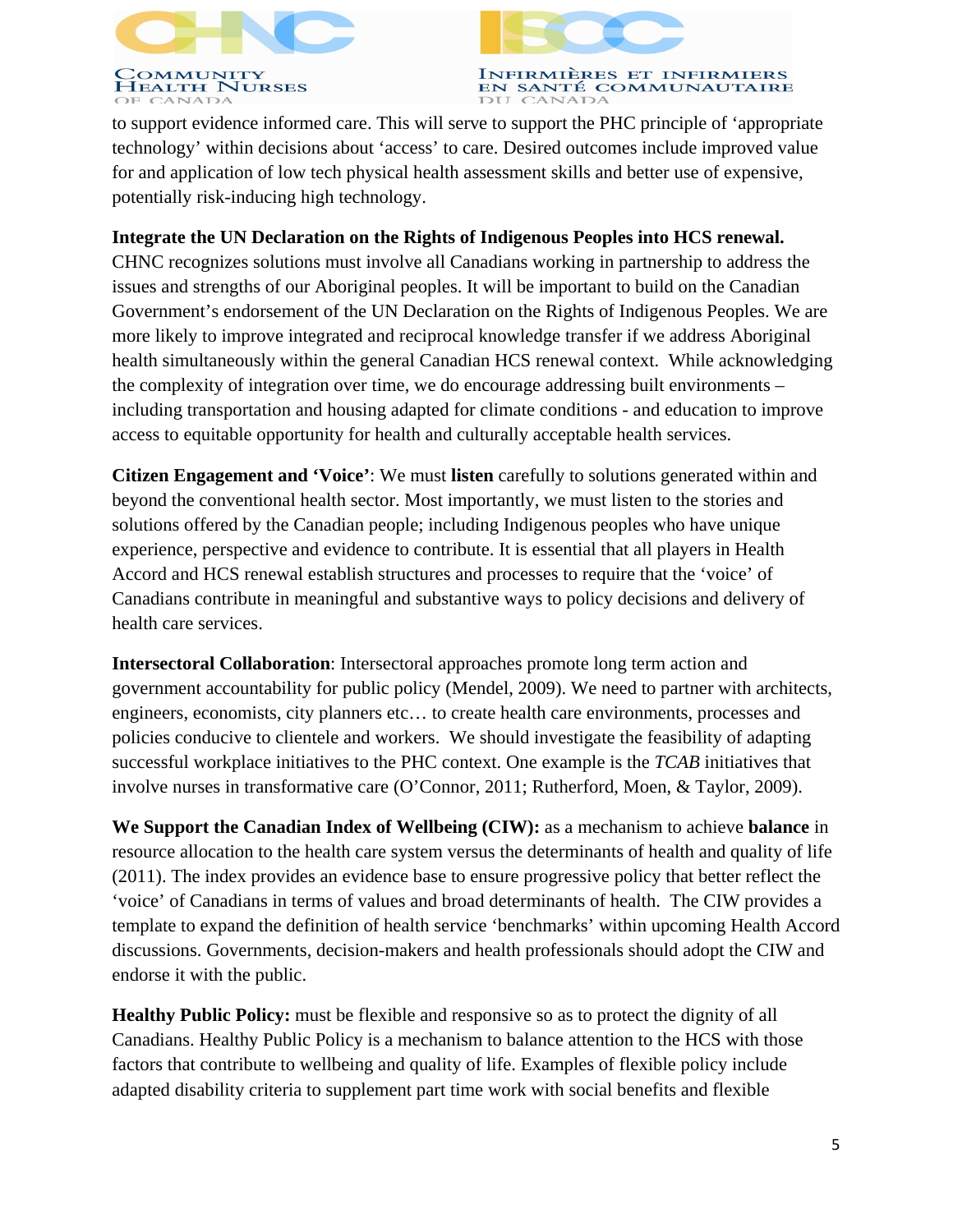



**INFIRMIÈRES ET INFIRMIERS** EN SANTÉ COMMUNAUTAIRE DU CANADA

employment options, conditions and pay mechanisms for care-givers. Health inequalities resulting from difference in social determinants of health should be seen as unacceptable in a society that places a high value on equal access to good health. The reduction of income inequality and measures to reduce poverty should be pursued as priority health strategies (Toronto Public Health, 2008).

**Economic Models:** We should supplement cost-benefit models with risk-benefit approaches, appropriate use of technologies, pharmaceuticals and health promotion; and avoid excess focus on GDP. Solutions that do not rely on privatization and respect the Canada Health Act should inform Health Accord and Canada Health Act renewal (Falk, Mendelsohn & Hjartarson, 2011).

**Health Human Resources**: **All Canadians should know their Community Health Nurse**. CHNs are essential partners in navigating the determinants and systems that influence health. CHNs "take collaborative action to promote, protect and restore the health of Canadians within the context of the important places and experiences of their daily lives" within a continuous lifespan approach (CHNC, 2011, p. 2). Canadians should know about the range of health promotion and protection activities developed and delivered by CHNs. *Canadians should be informed that they can and should have access to their local CHN in equity with access to Physicians.* It is imperative that governments support CHN by redirecting research priorities to include CHN practice, education and administration; to capture the impact of CHN processes and care on individuals, families, groups, populations and communities.

**Health Care System Renewal Initiatives:** should recognize the limitation of task shifting models and include professional development initiatives to help health care providers prepare for expanded responsibilities and new contexts in care delivery; including team work, networking and case management. "A strong community health system has the potential to effectively and efficiently address disease and injury issues upstream to prevent them from occurring, delay their onset, or care for those affected closer to home to restore health" (CHNC, 2011, p. 17). Essential to any reform is proactive planning in anticipation of population trends and need. We must also ensure that all health professionals enact the competencies necessary to deal effectively and humanely with society's marginalized peoples; and that physical spaces are designed to protect dignity, confidence and trust. We must free our community based organizations to fulfill their potential to be a force for the type of social innovation that creates a prosperous, just and caring Canadian society (Goldenberg, 2004).

### **Respectfully submitted by: Community Health Nurses of Canada.**

Use of the term 'Community Health Nurse' in this brief includes health professionals commonly known as community health nurses, home health nurses and public health nurses, amongst other nurses who provide care in physical settings outside the Tertiary Care health system.

The term 'system for (community) health' represents CHNC's endorsement of the Ottawa Charter for Health Promotion's values and strategies; and builds on Carolyn Bennett's call to transform health care systems into 'systems for health' (CHNC, 2011).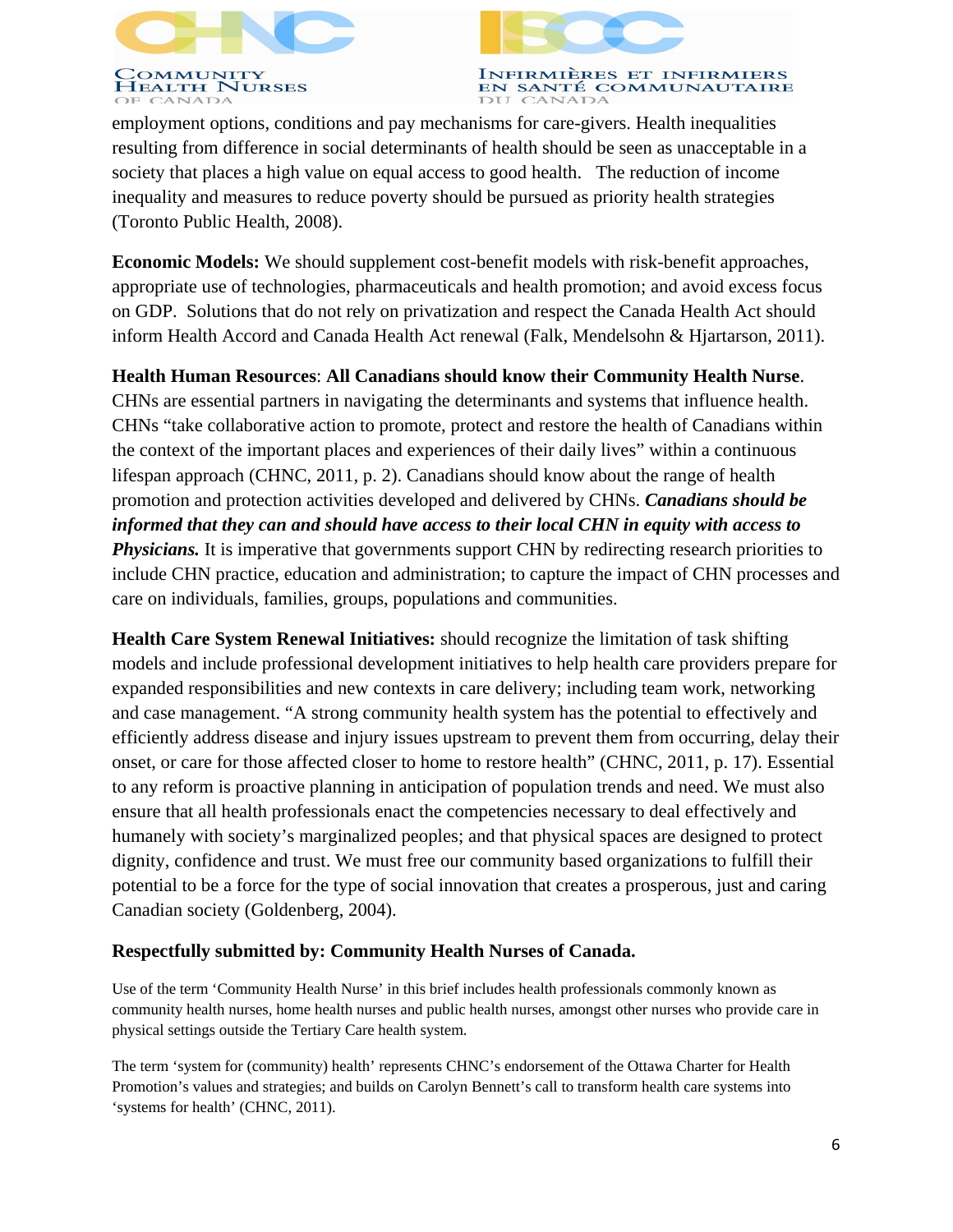



#### **Reference List**

Canadian Index of Wellbeing. (2011). *How are Canadians Really Doing? Highlights: Canadian Index of Wellbeing 1.0*. Waterloo, ON: Canadian Index of Wellbeing and University of Waterloo.

Canadian Institute for Health Information. (2001). *Future Development of Information to Support the Management of Nursing Resources: Recommendations*. CHIH. ISBN1-894766-19-9.

Canadian Institute for Health Information. (2011). *Health Care Cost Drivers: The Facts.* CIHI. ISBN 978-1-55465-985-2.

Canadian Nurses Association. *Evaluation Framework to Determine the Impact of Nursing Staff Mix Decisions.* CNA, October 2005. ISBN 1-55119-942-9.

Canadian Policy Research Networks. 2009. Commentary. *Canadian Non-Profit Organizations Play a Critical Role in Social Innovation and the Economy.* CPRN. Retrieved from http://www.cprn.org/documents/51874\_EN.pdf.

Community Health Nurses of Canada, (2011). *A Blueprint for Action for Community Health Nursing in Canada*. Release. 1.0. Author: Toronto. March, 2011.

Commission on the Social Determinants of Health (CSDH), (2008). *Closing the gap in a generation: Health equity through action on the social determinants of health. Final report of the Commission on the Social Determinants of Health*. Geneva, World Health Organization.

Deber, R. (2008). Access without appropriateness: Chicken Little in charge? *Healthcare Policy, Vol. 4,* (1), 23- 29.

Denis, Jean-Louis. (2011). *An Organizational Perspective on Healthcare Reform: Assessing Initiatives to Transform Healthcare Systems*. McGill University, Institute for Health and Social Policy 2011-2012 Seminar Series on Healthier Societies: Strategies for Health Care Quality, Equity and Sustainability. Presentation. November 1<sup>st</sup>, 2011.

Drummond, D., (2011). *Therapy or Surgery? A Prescription for Canada's Health System.* Toronto, ON: Benefactors Lecture, 2011.

Falk, W., Mendelsohn, M., & Hjartarson, J. (2011). *Fiscal sustainability & the transformation of Canada's Healthcare System*. A Shifting Gears Report. Mowat Centre and School of Public Policy & Governance at the University of Toronto with KPMG. ISBN 978-1-927350-08-9

Goldenberg, M. 2004. *Social Innovation in Canada. How the non-profit sector serves Canadians . . . and how it can serve them better*. Canadian Policy Research Networks. Retrieved from http://www.cprn.org/documents/33235\_en.pdf.